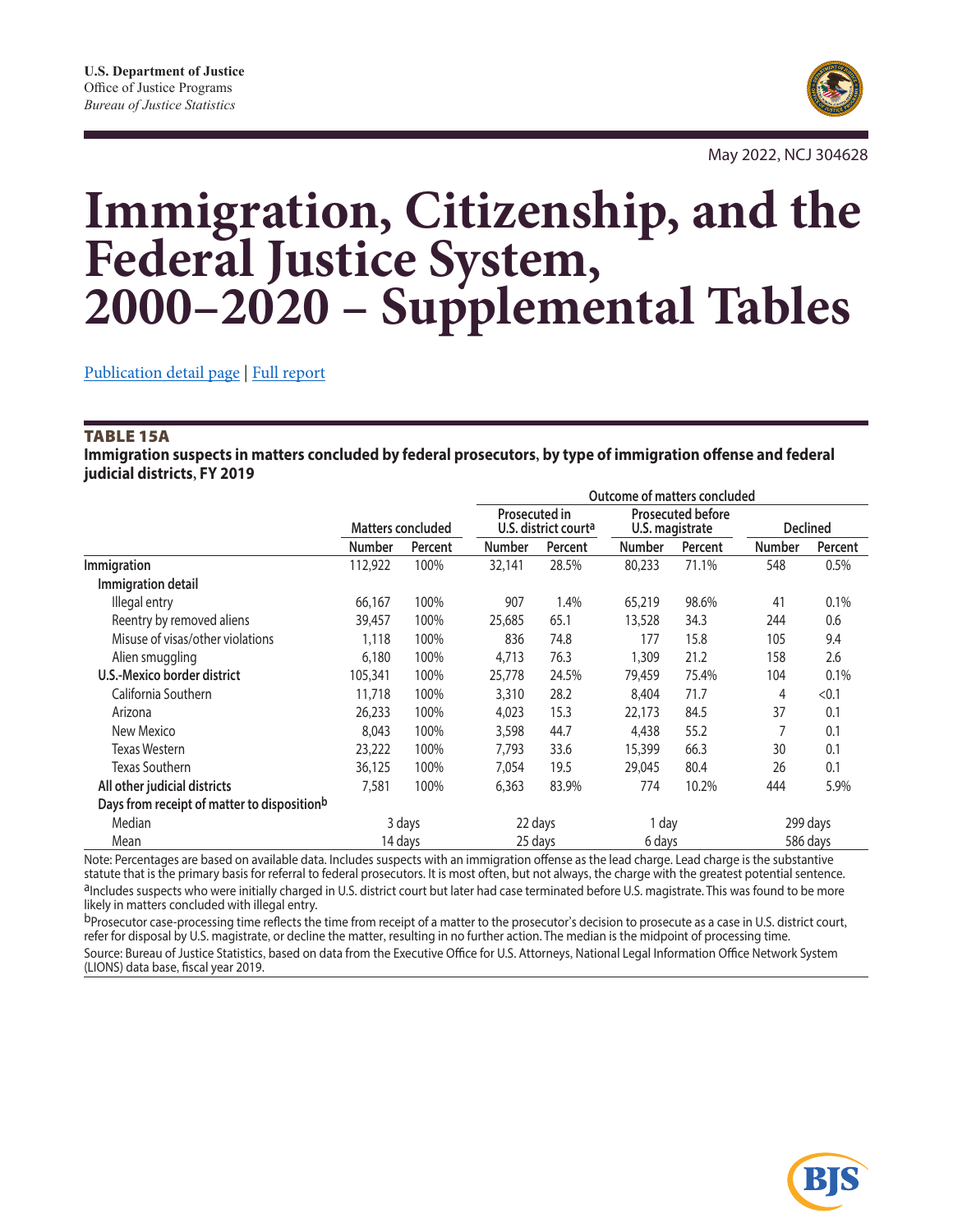## TABLE 15B

**Immigration suspects in matters concluded by federal prosecutors, by type of immigration offense and federal judicial districts, FY 2020**

|                                                         |                          |         | Outcome of matters concluded                      |         |                                             |         |                 |          |
|---------------------------------------------------------|--------------------------|---------|---------------------------------------------------|---------|---------------------------------------------|---------|-----------------|----------|
|                                                         | <b>Matters concluded</b> |         | Prosecuted in<br>U.S. district court <sup>a</sup> |         | <b>Prosecuted before</b><br>U.S. magistrate |         | <b>Declined</b> |          |
|                                                         | <b>Number</b>            | Percent | <b>Number</b>                                     | Percent | Number                                      | Percent | <b>Number</b>   | Percent  |
| Immigration                                             | 52,233                   | 100%    | 24,183                                            | 46.3%   | 27,421                                      | 52.5%   | 629             | 1.2%     |
| Immigration detail                                      |                          |         |                                                   |         |                                             |         |                 |          |
| Illegal entry                                           | 20,268                   | 100%    | 487                                               | 2.4%    | 19,754                                      | 97.5%   | 27              | 0.1%     |
| Reentry by removed aliens                               | 25,903                   | 100%    | 19,270                                            | 74.4    | 6,444                                       | 24.9    | 189             | 0.7      |
| Misuse of visas/other violations                        | 782                      | 100%    | 518                                               | 66.2    | 116                                         | 14.8    | 148             | 18.9     |
| Alien smuggling                                         | 5,280                    | 100%    | 3,908                                             | 74.0    | 1,107                                       | 21.0    | 265             | 5.0      |
| U.S.-Mexico border district                             | 47,367                   | 100%    | 20,214                                            | 42.7%   | 26,956                                      | 56.9%   | 197             | 0.4%     |
| California Southern                                     | 5,022                    | 100%    | 1,965                                             | 39.1    | 3,020                                       | 60.1    | 37              | 0.7      |
| Arizona                                                 | 12,944                   | 100%    | 3,100                                             | 23.9    | 9,788                                       | 75.6    | 56              | 0.4      |
| New Mexico                                              | 4,584                    | 100%    | 2,386                                             | 52.1    | 2,191                                       | 47.8    | 7               | 0.2      |
| <b>Texas Western</b>                                    | 9,154                    | 100%    | 5,919                                             | 64.7    | 3,182                                       | 34.8    | 53              | 0.6      |
| Texas Southern                                          | 15,663                   | 100%    | 6,844                                             | 43.7    | 8,775                                       | 56.0    | 44              | 0.3      |
| All other judicial districts                            | 4,866                    | 100%    | 3,969                                             | 81.6%   | 465                                         | 9.6%    | 432             | 8.9%     |
| Days from receipt of matter to disposition <sup>b</sup> |                          |         |                                                   |         |                                             |         |                 |          |
| Median                                                  | 8 days                   |         |                                                   | 23 days | 2 days                                      |         | 493 days        |          |
| Mean                                                    | 33 days                  |         |                                                   | 34 days | 13 days                                     |         |                 | 816 days |

Note: Percentages are based on available data. Includes suspects with an immigration offense as the lead charge. Lead charge is the substantive statute that is the primary basis for referral to federal prosecutors. It is m alncludes suspects who were initially charged in U.S. district court but later had case terminated before U.S. magistrate. This was found to be more likely in matters concluded with illegal entry.

<sup>b</sup>Prosecutor case-processing time reflects the time from receipt of a matter to the prosecutor's decision to prosecute as a case in U.S. district court, refer for disposal by U.S. magistrate, or decline the matter, resulting in no further action. The median is the midpoint of processing time. Source: Bureau of Justice Statistics, based on data from the Executive Office for U.S. Attorneys, National Legal Information Office Network System

(LIONS) data base, fiscal year 2020.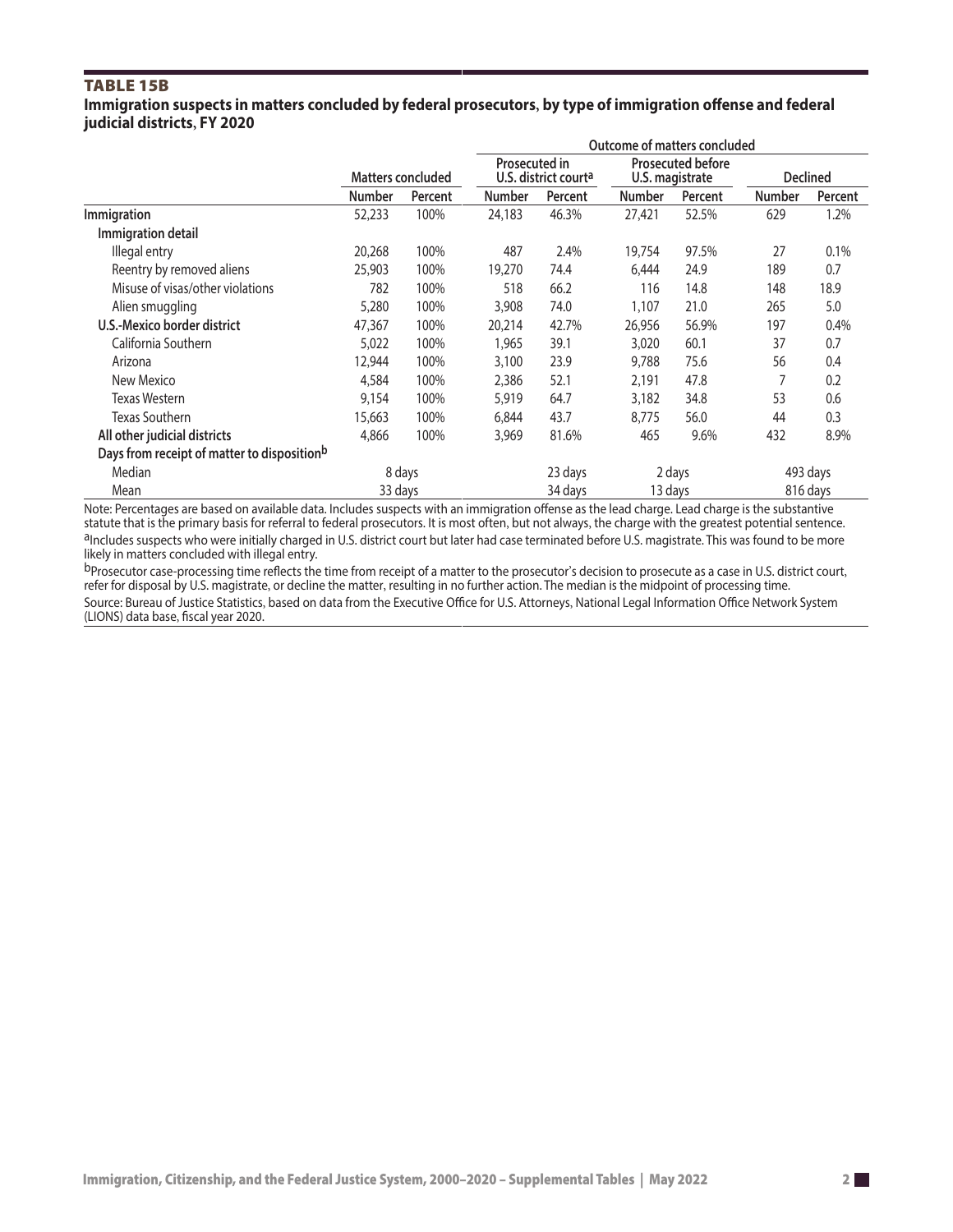## TABLE 17

#### **Immigration suspects in matters concluded by federal prosecutors, by type of immigration offense, FY 2000–2020**

| <b>Fiscal year</b>           | Total    | <b>Illegal entry</b> | <b>Illegal reentry</b> | Misuse of visas | Alien smuggling |
|------------------------------|----------|----------------------|------------------------|-----------------|-----------------|
| 2000                         | 16,053   | 3,964                | 8,081                  | 757             | 3,251           |
| 2001                         | 15,309   | 3,281                | 8,545                  | 717             | 2,766           |
| 2002                         | 16,171   | 3,206                | 9,361                  | 656             | 2,948           |
| 2003                         | 20,347   | 4,629                | 11,479                 | 953             | 3,286           |
| 2004                         | 37,326   | 18,337               | 13,458                 | 1,033           | 4,498           |
| 2005                         | 36,559   | 15,456               | 14,809                 | 1,243           | 5,051           |
| 2006                         | 36,226   | 13,970               | 15,735                 | 1,224           | 5,297           |
| 2007                         | 38,926   | 14,790               | 17,830                 | 1,261           | 5,045           |
| 2008                         | 80,615   | 52,087               | 21,348                 | 2,068           | 5,112           |
| 2009                         | 88,313   | 51,864               | 30,223                 | 1,975           | 4,251           |
| 2010                         | 85,545   | 43,546               | 35,899                 | 2,090           | 4,010           |
| 2011                         | 83,324   | 41,017               | 36,952                 | 1,759           | 3,596           |
| 2012                         | 92,345   | 50,311               | 36,857                 | 1,493           | 3,684           |
| 2013                         | 94,273   | 51,378               | 37,517                 | 1,382           | 3,996           |
| 2014                         | 81,305   | 39,269               | 37,166                 | 1,139           | 3,731           |
| 2015                         | 73,028   | 35,100               | 33,370                 | 800             | 3,758           |
| 2016                         | 70,237   | 35,546               | 29,755                 | 760             | 4,176           |
| 2017                         | 59,797   | 27,657               | 27,218                 | 732             | 4,190           |
| 2018                         | 107,794  | 67,603               | 34,351                 | 989             | 4,851           |
| 2019                         | 112,922  | 66,167               | 39,457                 | 1,118           | 6,180           |
| 2020                         | 52,233   | 20,268               | 25,903                 | 782             | 5,280           |
| Percent change,<br>2000-2020 | 225.4%   | 411.3%               | 220.5%                 | 3.3%            | 62.4%           |
| Percent change,<br>2019-2020 | $-53.7%$ | $-69.4%$             | $-34.4%$               | $-30.1%$        | $-14.6%$        |

Note: Includes suspects with an immigration offense as the lead charge. Lead charge is the substantive statute that is the primary basis for referral to federal prosecutors. It is most often, but not always, the charge with the longest potential sentence. Includes suspects prosecuted in U.S. district court, prosecuted before a U.S. magistrate judge, or declined for further prosecution. Includes suspects who were initially charged in U.S. district court but later had case terminated before U.S. magistrate. This was found to be more likely in matters concluded with illegal entry.

Source: Bureau of Justice Statistics, based on data from the Executive Office for U.S. Attorneys, National Legal Information Office Network System (LIONS) data base, fiscal years 2000–2020.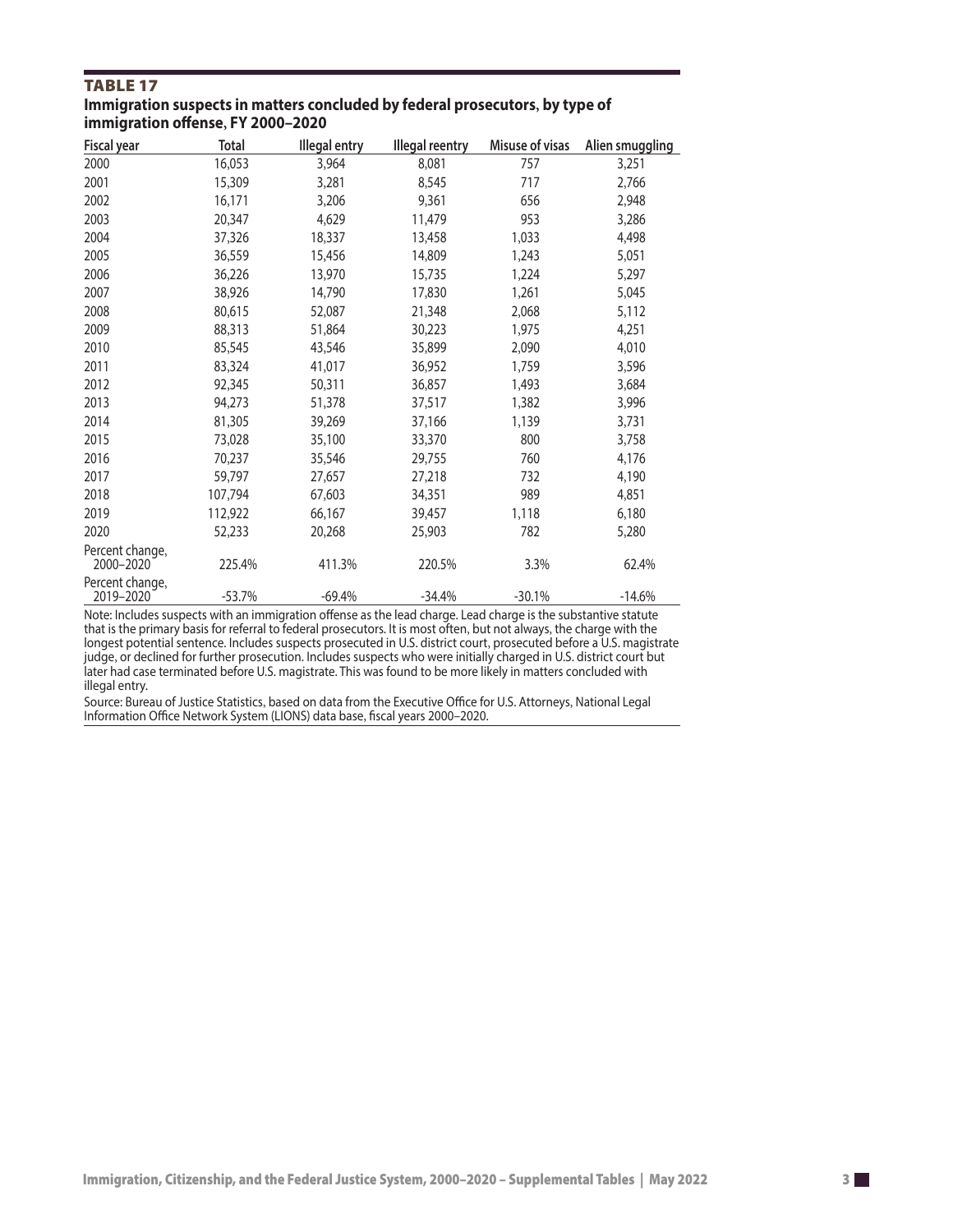### TABLE 18

| Among all immigration suspects who were federally prosecuted, percent prosecuted in |
|-------------------------------------------------------------------------------------|
| U.S. district court, by type of immigration offense, FY 2000-2020                   |

| <b>Fiscal year</b> | <b>Illegal entry</b> | <b>Illegal reentry</b> | Misuse of visas | Alien smuggling |
|--------------------|----------------------|------------------------|-----------------|-----------------|
| 2000               | 64.0%                | 94.7%                  | 92.5%           | 89.7%           |
| 2001               | 56.1                 | 92.4                   | 90.4            | 91.5            |
| 2002               | 58.4                 | 96.1                   | 92.3            | 91.3            |
| 2003               | 56.6                 | 95.7                   | 91.2            | 87.7            |
| 2004               | 14.6                 | 89.0                   | 83.3            | 83.9            |
| 2005               | 13.9                 | 81.7                   | 79.9            | 83.9            |
| 2006               | 8.3                  | 78.6                   | 79.8            | 81.1            |
| 2007               | 9.4                  | 72.9                   | 83.2            | 83.7            |
| 2008               | 3.8                  | 77.0                   | 86.2            | 86.8            |
| 2009               | 3.1                  | 72.0                   | 84.2            | 86.2            |
| 2010               | 2.5                  | 67.0                   | 84.7            | 86.0            |
| 2011               | 2.1                  | 64.7                   | 86.5            | 85.5            |
| 2012               | 1.5                  | 57.7                   | 87.6            | 84.5            |
| 2013               | 2.0                  | 54.2                   | 88.0            | 77.6            |
| 2014               | 3.2                  | 52.1                   | 93.1            | 84.2            |
| 2015               | 1.3                  | 52.0                   | 90.3            | 80.0            |
| 2016               | 1.0                  | 57.4                   | 90.1            | 81.5            |
| 2017               | 1.9                  | 61.1                   | 86.9            | 82.7            |
| 2018               | 2.5                  | 65.3                   | 83.1            | 80.5            |
| 2019               | 1.4                  | 65.5                   | 82.5            | 78.3            |
| 2020               | 2.4                  | 74.9                   | 81.7            | 77.9            |

Note: The denominator for the percentages does not include those who were declined for further prosecution. Includes suspects with an immigration offense as the lead charge. Lead charge is the substantive statute that is the primary basis for referral to federal prosecutors. It is most often, but not always, the charge with the greatest potential sentence. Includes suspects prosecuted in U.S. district court or suspects prosecuted before a U.S. magistrate judge. Includes suspects who were initially charged in U.S. district court but later had case terminated before U.S. magistrates. This was found to be more likely in matters concluded with illegal entry. Table does not show percentages handled by U.S. magistrates (i.e., in 2020, 22.1% of suspects charged with alien smuggling were prosecuted by U.S. magistrates).

Source: Bureau of Justice Statistics, based on data from the Executive Office for U.S. Attorneys, National Legal Information Office Network System (LIONS) data base, fiscal years 2000–2020.